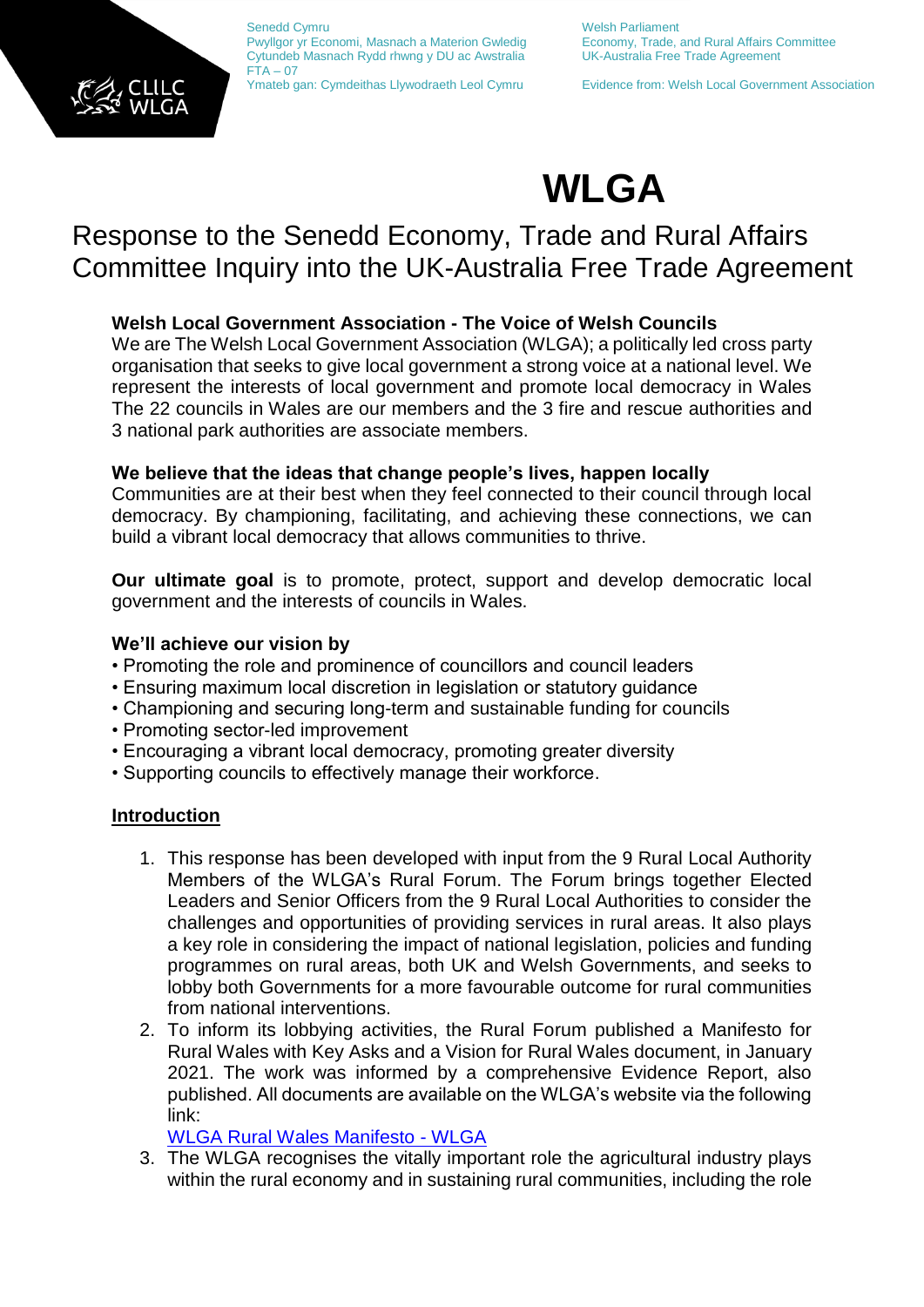

of small family farms in maintaining the Welsh language and managing the rural landscape. The WLGA supports agricultural policies that safeguard an economically resilient industry, producing affordable food to high standards of environmental management and animal welfare. The WLGA Rural Forum continue to lobby as appropriate on all those matters.

- 4. We welcome the opportunity to provide local government's views on the UK-Australia Free Trade Agreement (FTA) and its likely impact on Wales. We look forward to the committee's consideration of this, and other new and emerging trade deals, as the economic, environmental and social impact and reality of life outside the EU single market and customs union become clearer.
- 5. We are of the view that, as free trade agreements overlap devolved competencies, economic development, environmental standards and support for agriculture and rural development in particular, the UK Government should have more meaningful engagement with the Devolved Governments in their development. We welcome the House of Commons Welsh Affairs Committee's recommendation that the Welsh Government should have access to draft treaty text prior to publication to enable them to provide feedback on impact of any agreement on Wales.
- 6. We also agree with the House of Commons Welsh Affairs Committee that the UK Government should publish a Wales specific impact assessment of all emerging and future free trade agreements in order to ascertain the full impact on the Welsh Economy.

#### **Background**

- 7. The UK's exit from the European Union (EU) represents the most significant challenge for rural communities across Wales in generations.
- 8. The loss of membership of the EU's Single Market, with its free movement of goods, services and people, is a major challenge for rural communities. It has resulted in the end of frictionless trade (due to non-tariff barriers), and the loss of migrant workers from across the EU. These are proving to be major challenges for both the supply of goods and workers across key sectors of the Rural Economy across Wales.
- 9. It remains to be seen whether any new trade deals (which are generally on a far smaller scale) can compensate for the unique access businesses across rural Wales benefited from previously, when the UK was in a single market with our closest and largest trading partner.
- 10.There are major concerns that future free trade agreements will, over time, prove to be detrimental to farmers in Wales with the potential for imports of goods from countries with lower quality products and lower standards in terms of animal health, environmental controls and labour conditions making it very challenging for farmers in Wales to compete.
- 11.We share the grave concerns expressed by farming unions that the trade agreements the UK Government has agreed to date undermine UK farming and food security in return for negligible benefits to the economy.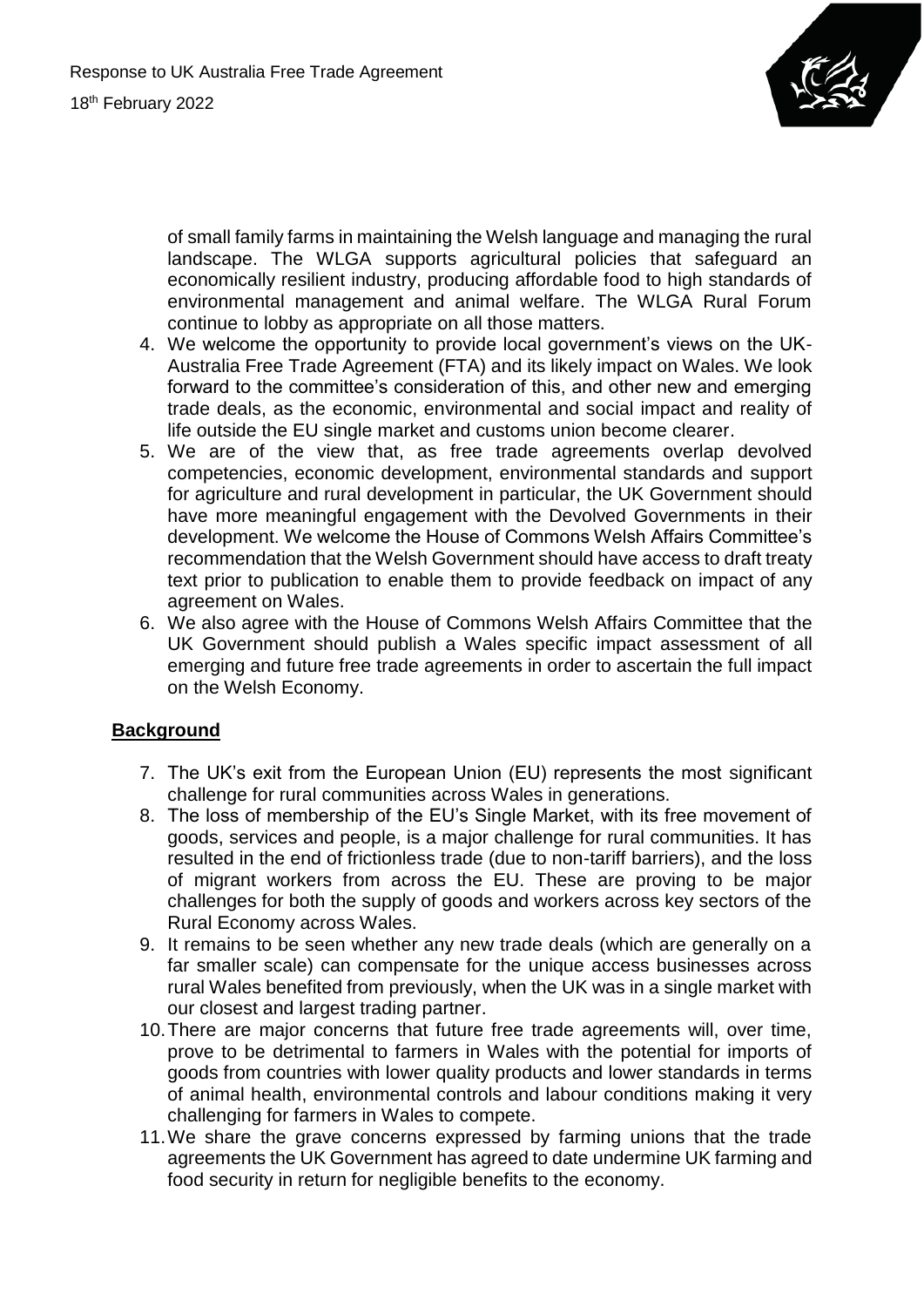

#### **Question 1: How will this Agreement impact you, your business or your organisation?**

- 12.The UK-Australia FTA will have a detrimental impact on rural communities across Wales as it places Welsh farmers at a disadvantage by enabling cheaper products, with lower environmental standards, to enter into the UK market. By failing to protect, or create a level playing field for Welsh farmers, this FTA could have a devastating impact on rural communities across Wales.
- 13.Farmers will have less money to spend in their communities, this will have a knock-on effect on local supply chains and local businesses, leading to less money circulating within local economies across Wales. Coupled with the loss of support from the EU Common Agriculture Policy, and the move away from supporting famers for food production, this FTA, and similar ones to follow, represent a serious challenge to the future viability of rural communities.
- 14.From a local authority perspective, selective outmigration from rural areas is already creating strains on service provision. Any further decline in these communities would put further pressure on services. It could put local schools at risk, add to demand on already over-stretched social services and increase the cost per head of provision in remote rural areas losing population. Any failure and closure of farms would impact on the environmental upkeep and appearance of rural communities which, in turn, could reduce their attractiveness for important, tourist-dependent economic activity.
- 15.As noted above and below, the important social role played by farmers in their communities could also be lost over time. That would leave a void (e.g. activities for young people) that would increase pressure on local government to step in or, if that is not possible, could see an increase in anti-social behaviour.

#### **Question 2: What is the likely impact of the agreement on the economy and specific sectors in Wales?**

- 16.The UK Government's own figures and projections demonstrate that the degree to which the agreement delivers UK interests is negligible, and that the deal is damaging to the UK's agricultural sector. For example, those figures estimate the agreement will increase UK GDP by 0.08% in the long term (by 2035), leading to a long-term increase in UK wages of 0.1%, or around 60p a week, based on 2019 figures.
- 17.This compares with the Office for Budget Responsibility estimate that the recently implemented changes to UK-EU trading arrangements will lead to UK GDP being 4% lower than it would otherwise have been - meaning 50 trade deals similar to that with Australia would be needed to make up for such a reduction.
- 18.The agreement is estimated to increase Australia's GDP by the equivalent of around £1.6 billion when compared to its 2019 level - a benefit to Australia that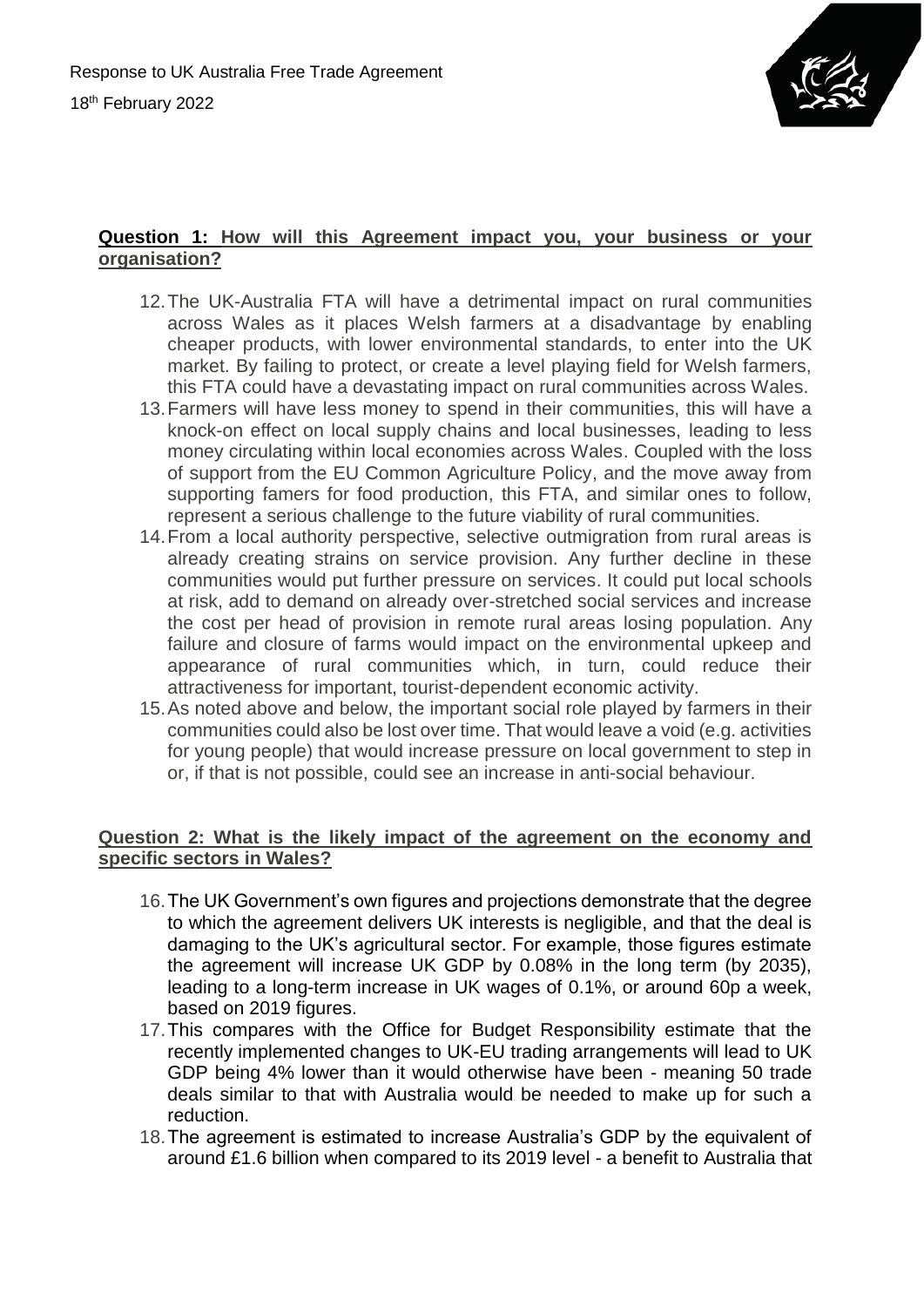

is 80% higher than the estimated (equivalent, based on 2019 figures) increase in UK's GDP.

- 19.However, such quantitative comparisons of the impact on GDP tell only part of the story. It is the wider, qualitative impact of the deals, as outlined above, that present the greatest risks to the quality of life in rural areas. The decline in social, environmental and cultural quality also need to be taken into consideration. These have real value in an economic sense too, but are more difficult to quantify and are, in many ways, priceless.
- 20.The biggest negative impact of this agreement as far as agriculture is concerned will be on the beef and lamb sectors, putting at risk the reputation of the red meat industry in Wales as providers of high quality produce, produced to high environmental standards.

#### **Question 3: What are the likely social and environmental impacts of the Agreement?**

- 21.Flowing from the points made above in relation to the social and environmental impacts of the agreement, the agreement will have a negative impact on the wider social and cultural fabric of rural communities across Wales.
- 22.Family farms are the backbone of rural communities across Wales. They contribute significantly to their local economies and play a vital role in sustaining the Welsh language, culture and heritage across Rural Wales. Research has shown that the proportion of Welsh speakers in the farming industry is 43%, a figure which is more than twice the level of Welsh speakers in the population as a whole (19%). There is therefore an undeniable connection between the future of Welsh farming and the future of the Welsh language.
- 23.Family farms sustain the vibrancy of rural communities, with young and old family members playing an active part in their wider communities, from young farmers organisations to numerous societies, choirs and activities such as volunteering, providing a key supporting network and sustaining key services.
- 24.Making it easier to import food from countries across the other side of the globe, to the detriment of both domestic and neighbouring countries in the EU, is contrary to the Wales Future Generations Act and Net Zero ambition. Increasing reliance on food imports at such a volatile time in terms of energy costs and food security also contradicts the need for more localised food production and supply chains, the importance of which is more evident than ever before as a result of the COVID-19 crisis and the need to safeguard resilient communities in the face of increasing climate change.